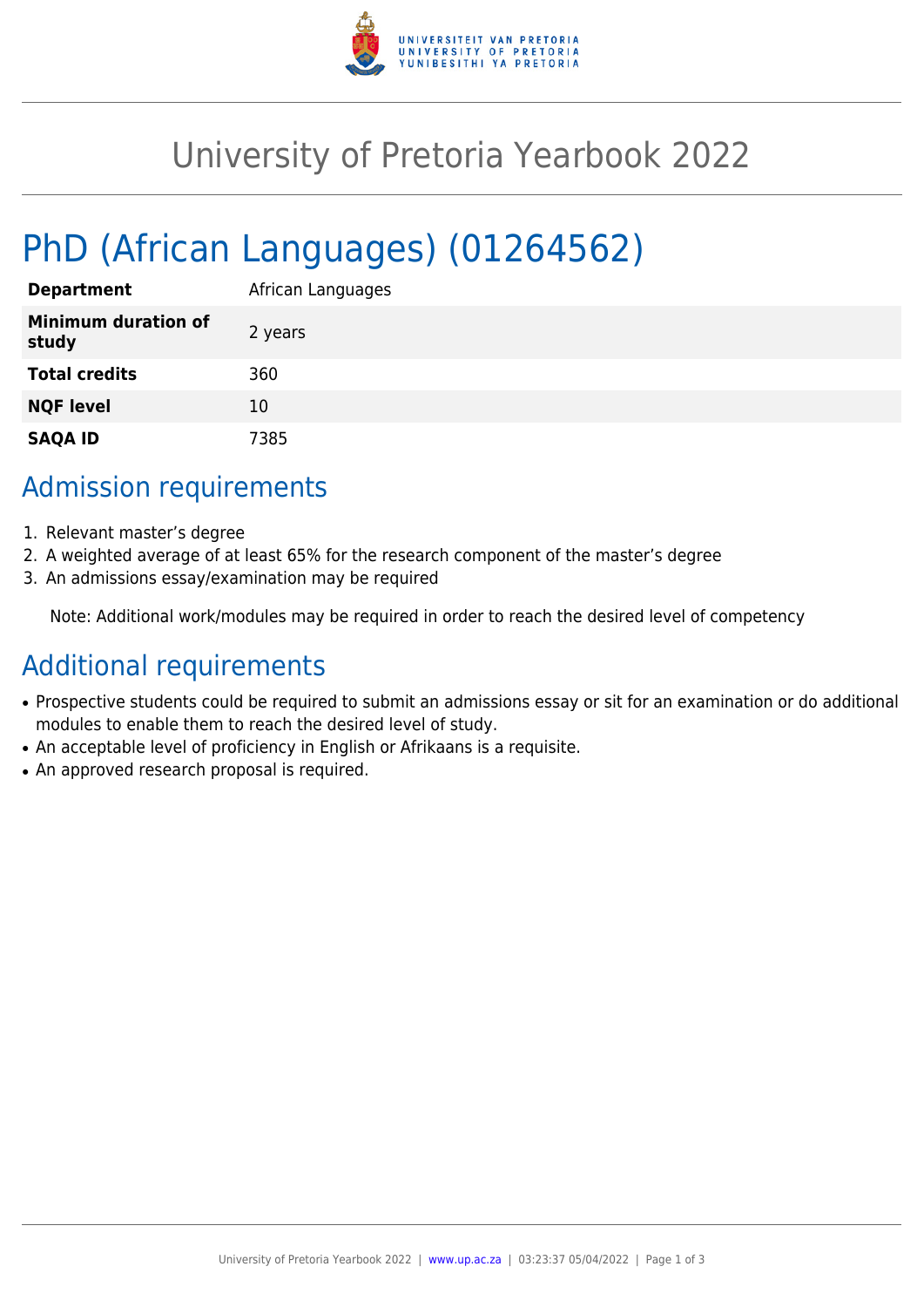

## Curriculum: Year 1

**Minimum credits: 360**

### **Core modules**

### **Thesis: African languages 990 (AFT 990)**

| <b>Module credits</b>         | 360.00                         |
|-------------------------------|--------------------------------|
| <b>NQF Level</b>              | 10                             |
| <b>Prerequisites</b>          | No prerequisites.              |
| <b>Language of tuition</b>    | Module is presented in English |
| <b>Department</b>             | African Languages              |
| <b>Period of presentation</b> | Year                           |